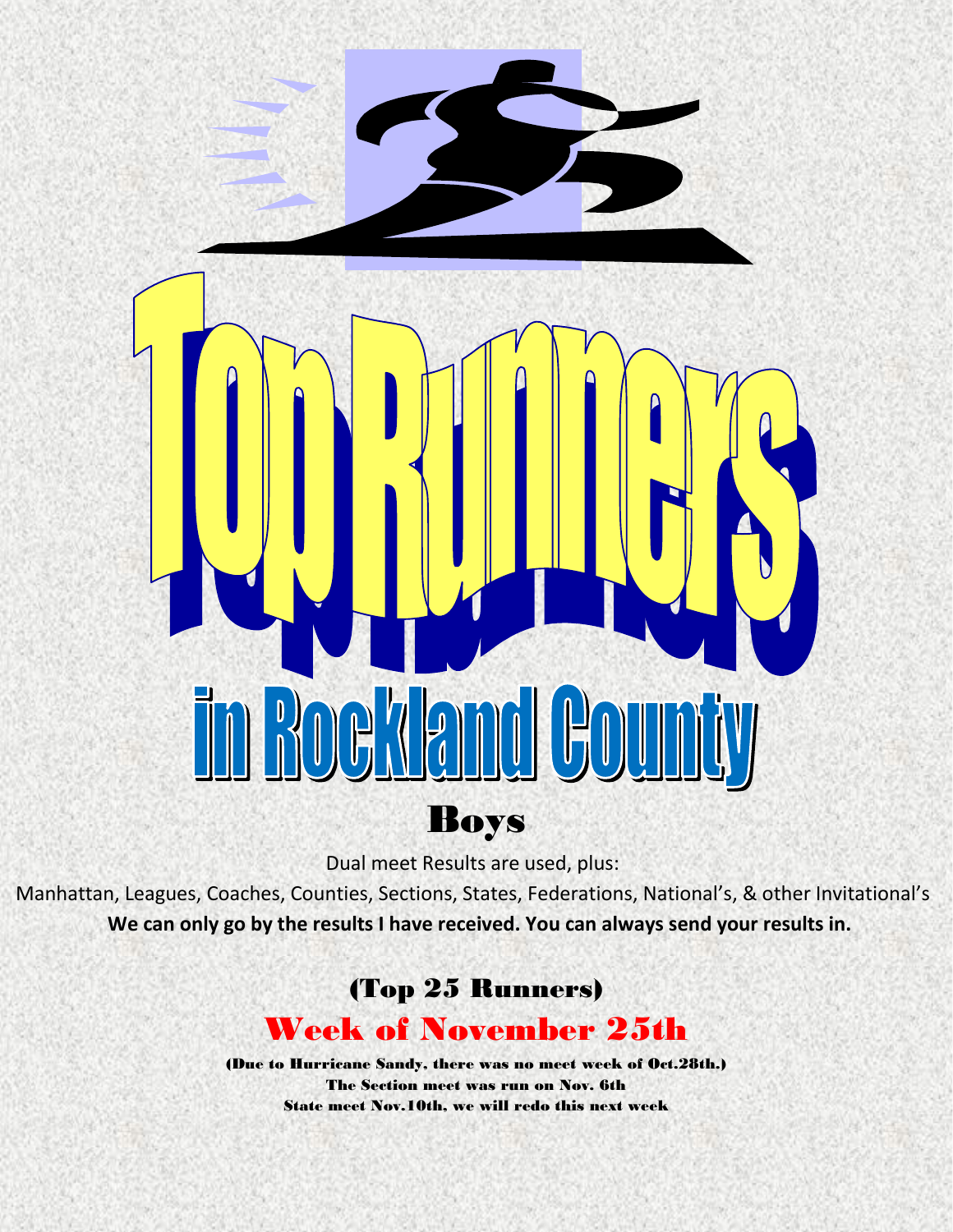# Rockland County Runner of The Year

## 1. Brian Cook (PR) JR

*10/14 (UCH), 10/21 (UCH), 10/28 (UCH), 11/4 (UCH), 11/11 (UCH), 11/18 (UCH),*

Dual Meet Results-Beat: W1 DNR, W2 No Meet, W3 Kyle Chesterman (NAN), Mike Guglielmo (CS), W4 Luke Gavigan (TZ),

 Suffern Invit. - **15:39.61** Bear Mountain Park Warwick Big Purple - **15:49.0** Warwick HS Week of 9/22/12 – **DNR** Week of 9/30/12 – **DNR**

Manhattan: - **12:45.1** Van Cortland Park,

League 4B: -**15:44.78 (1st Place)** Bear Mountain Park Coaches (5K): - **DNR** Bowdoin Park

County: - **15:32.6 (1st Place)** Bear Mountain Park

Sections: Class B - **16:24.0 (1st Place)** Bowdoin Park State Meet: Class B - **15:53.7 (3rd Place)** Federation Meet: **16:18.7 (5th Place)** Bowdoin Park NXN Regional's: **16:32.4 (20th Place)** Bowdoin Park

#### Bear Mountain

**15:32.6 (2012)** 47th Fastest Rockland Time

Bowdin Park **16:18.7 (2012)** 6th Fastest Rockland Time

#### Van Cortlandt Park

**12:45.1 (2012)** 12th Fastest Rockland Time (2.5 Miles)

> League (4B) Champion Rockland County Champion Sections: (Class B) Champion

## Top Class

**Freshman** – Patrick Hennelly (Suffern) **Sophmore** – Luke Gavigan (Tappan Zee) **Junior** –Brain Cook (Pearl River) **Senior** – Brain Edsall (Pearl River)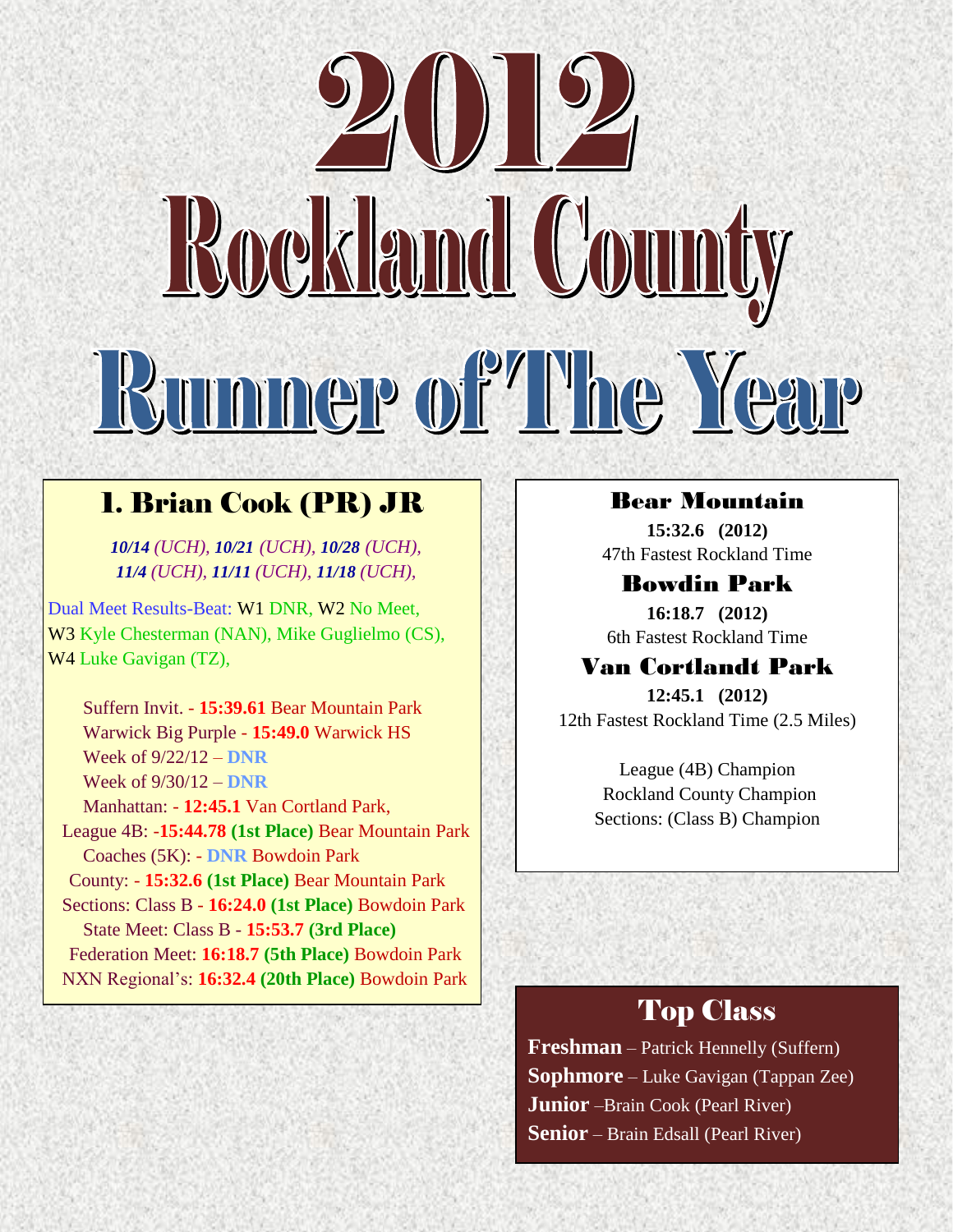## 2. Luke Gavigan (TZ) SO

#### *10/14 (UCH), 10/21 (UCH), 10/28 (UCH), 11/4 (UCH), 11/11 (UCH), 11/18 (UCH),*

Dual Meet Results-Beat: W1 Asaad Jeffrey (NR), Mike Guglielmo (CS), W2 Kyle Chesterman (NAN), W3 Connor Gulick (SUFF), Tim Boston (SUF), W4 Brian Edsall (PR), Ahmed Ahmed (NY)

Suffern Invit.: - **16:27.47** Bear Mountain Park Queensbury Invit. (5K) - **16:17.80** Queensbury HS Suffolk Coaches (5K) – **17:02.67** Sunken Meadow Week of 9/30/12 – **DNR** Manhattan: – **12:52.7** Van Cortland Park League 4B:-**16:35.73 (10th Place)** Bear Mountain Park Coaches (5K): – **DNR** Bowdoin Park County: – **15:57.22 (3rd Place)** Bear Mountain Park Sections: Class B-**16:44.68 (2nd Place)** Bowdoin Park State Meet: Class B – **16:12.7 (11th Place)** Federation Meet: **18:03.2 (172nd Place)** Bowdoin Park

## 3. Brian Edsall (PR) SR

*10/14 (14th), 10/21 (3rd), 10/28 (UCH), 11/4 (4th), 11/11 (UCH), 11/18 (UCH),*

Dual Meet Results-Beat: W1 Lee Allen (CN), Matt Raquet (CN), W2 No Meet, W3 Kyle Chesterman (NAN), Mike Guglielmo (CS), W4 Joe Dinan (TZ), Ahmed Ahmed (NY),

Suffern Invit.: - **17:14.33** Bear Mountain Park Warwick Big Purple – **16:43.1** Warwick HS Week of 9/22/12 – **DNR** Week of 9/30/12 – **DNR** Manhattan: - **13:33.2** Van Cortland Park League 4B: **16:07.79 (2nd Place)** Bear Mountain Park Coaches (5K): - **17:19.80** Bowdoin Park County: - **16:05.85 (6th Place)** Bear Mountain Park Sections: Class B-**16:46.64 (3rd Place)** Bowdoin Park State Meet: Class B – **16:20.8 (19th Place)** Federation Meet: **16:46.8 (35th Place)** Bowdoin Park NXN Regional's: **16:56.4 (51st Place)** Bowdoin Park

## 4. Liam Burke (TZ) SO

*10/14 (18th), 10/21 (11th), 10/28 (UCH), 11/4 (7th), 11/11 (5th), 11/18 (UCH),*

Dual Meet Results-Beat: W1 Adam Klein (CS), W2 Miller (NAN), W3 Connor Gulick (SUF), Tim Boston (SUF), W4 David Gates (NY),

Suffern Invit: - **17:32.56** Bear Mountain Park Queensbury Invit (5K) – **17:48.20** Queensbury HS Suffolk Coaches (5K) – **17:53.84** Sunken Meadow Week of 9/30/12 – **DNR** Manhattan: - **13:21.3** Van Cortland Park League 4B: **16:33.58 (8th Place)** Bear Mountain Park Coaches (5K): - **17:41.71** Bowdoin Park County: - **15:58.41 (4th Place)** Bear Mountain Park Sections: Class B-**16:53.38 (4th Place)** Bowdoin Park State Meet: Class B – **16:39.5 (41st Place)** Federation Meet: **17:20.2 (95th Place)** Bowdoin Park

## 5. Ben McDermott (PR) SR

*10/14 (11th), 10/21 (5th), 10/28 (UCH), 11/4 (8th), 11/11 (UCH), 11/18 (7th),*

Dual Meet Results-Beat: W1 DNR W2 No Meet, W<sub>3</sub> Kyle Chesterman (NAN), Mike Guglielmo (CS), W<sub>4</sub> David Gates (NY),

Suffern Invit: - **16:13.67** Bear Mountain Park Warwick Big Purple – **DNR** Warwick HS Week of 9/22/12 – **DNR** Week of 9/30/12 – **DNR** Manhattan: - **13:25.5** Van Cortland Park League 4B: **16:15.27 (4th Place)** Bear Mountain Park Coaches (5K): - **17:10.92** Bowdoin Park County: - **16:12.66 (8th Place)** Bear Mountain Park Sections: Class B-**17:03.45 (6th Place)** Bowdoin Park State Meet: Class B – **16:32.2 (29th Place)** Federation Meet: **16:56.6 (54th Place)** Bowdoin Park NXN Regional's: **17:21.6 (83rd Place)** Bowdoin Park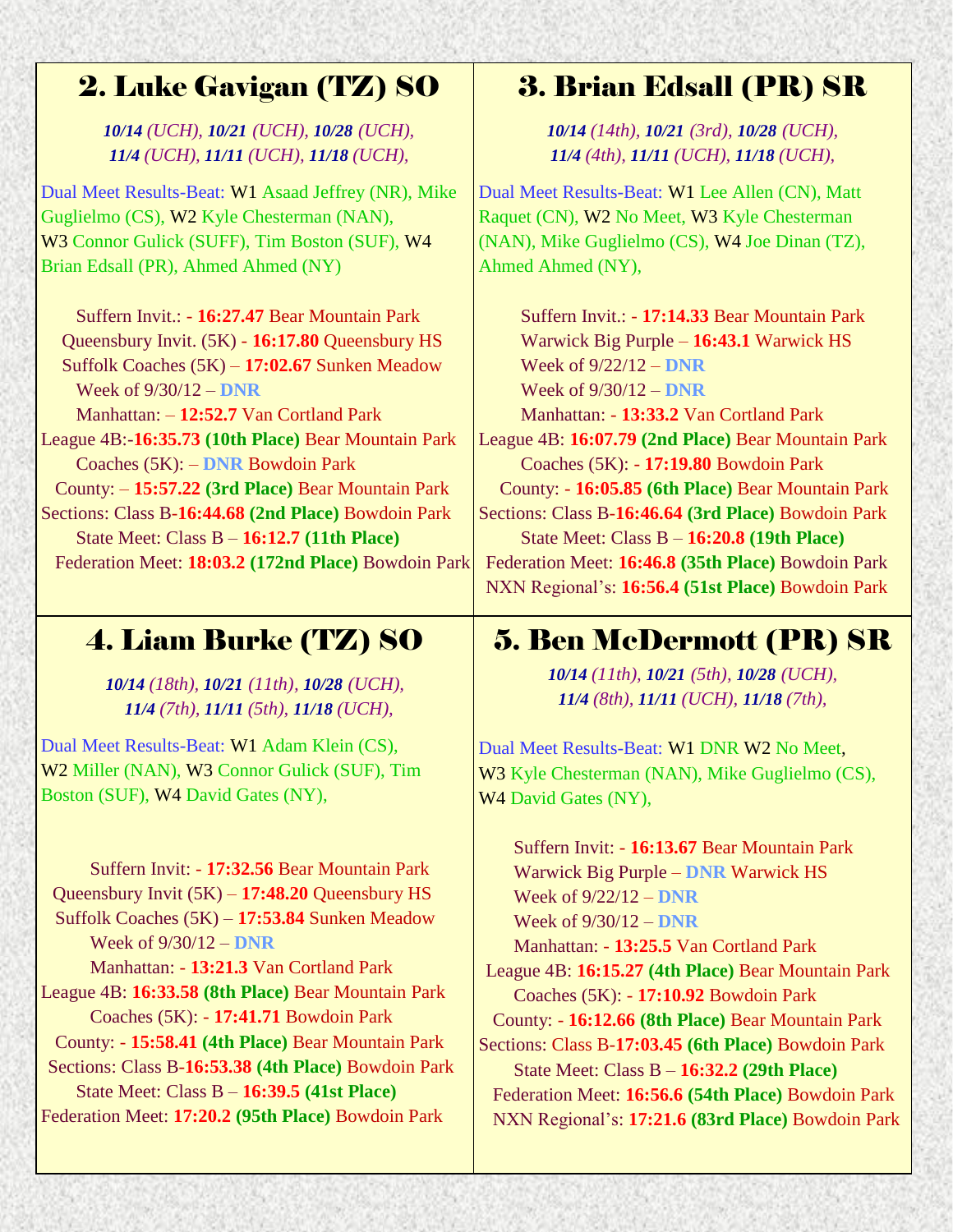## 6. Ahmed Ahmed (Nyack) JR

*10/14 (6th), 10/21 (4th), 10/28 (UCH), 11/4(5th), 11/11 (8th), 11/18 (5th),*

Dual Meet Results-Beat: W1 Connor Gulick (SUF), W2 Michael Guglielmo (CS), Jon O'Neill (CS), W3 No Meet, W4 Ben McDermott (PR),

Suffern Invit.: - **16:45.17** Bear Mountain Park Red Raider Run (5K) - **17:20.27** Anthony Wayne Park Week of 9/22/12 – **DNR** Brewster Classic (5K) – **16:52** Brewster NY Green Mountain Invit (5K) – **17:26.53** Lakeside Park League 4B: **16:13.17 (3rd Place)** Bear Mountain Park Coaches (5K): – **17:20.24** Bowdoin Park County: – **16:11.06 (7th Place)** Bear Mountain Park Sections: Class B-**17:15.71 (8th Place)** Bowdoin Park State Meet: Class B – **16:27.8 (24th Place)** Federation Meet: **DNR**

## 8. Joe Dinan (TZ) SR

*10/14 (4th), 10/21 (8th), 10/28 (UCH), 11/4 (UCH), 11/11 (6th), 11/18 (UCH),*

Dual Meet Results-Beat: W1 Asaad Jeffrey (NR), Damian Feeney (NR), Mike Guglielmo, W2 Miller (NAN), W3 Connor Gulick (SUF), Tim Boston (SUF), W4 Ahmed Ahmed (NY),

Suffern Invit.: - **16:27.47** Bear Mountain Park Queensbury Invit. (5K) - **16:43.31** Queensbury HS Suffolk Coaches (5K) – **17:29.17** Sunken Meadow Week of 9/30/12 – **DNR** Manhattan: – **13:27.7** Van Cortland Park League 4B: -**16:26.00 (7th Place)** Bear Mountain Park Coaches (5K): – **17:38.10** Bowdoin Park County: – **16:02.41 (5th Place)** Bear Mountain Park Sections: Class B-**17:02.98 (5th Place)** Bowdoin Park State Meet: Class B – **16:52.5 (51st Place)** Federation Meet: **17:38.3 (139th Place)** Bowdoin Park

## 7. Kyle Chesterman (Nanuet) JR

*10/14 (5th), 10/21 (6th), 10/28 (UCH), 11/4 (3rd), 11/11 (4th), 11/18 (6th),*

Dual Meet Results-Beat: W1 Tim Boston (SUF), Ahmed Ahmed (NY), W2 Joe Dinan (TZ), W3 Mike Guglielmo (CS), W4 Assad Jeffrey (NR),

Suffern Invit.: - **16:57.47** Bear Mountain Park Red Raider Run (5K) - **17:18.65** Anthony Wayne Park Week of 9/22/12 – **DNR** Brewster Classic (5K) – **16:49** Brewster NY Manhattan: - **13:32.3** Van Cortland Park League 4B: -**16:17.78 (6thPlace)** Bear Mountain Park Coaches (5K): - **17:14.72** Bowdoin Park County: - **15:54.25 (2nd Place)** Bear Mountain Park Sections: Class B-**17:42.62 (14th Place)** Bowdoin Park State Meet: Class B - **DNR** Federation Meet: **DNR**

## 9. Patrick Flanagan (TZ) JR

*10/14 (13th), 10/21 (12th), 10/28 (UCH), 11/4(10th), 11/11 (UCH), 11/18 (11th),*

Dual Meet Results-Beat: W1 Stephen Schnalzer (NR), Jon O'Neill (CS), W2 Miller (NAN), W3 Connor Gulick (SUF), Tim Boston (SUF), W4 Domenic Fortino (PR),

Suffern Invit.: - **17:01.26** Bear Mountain Park Queensbury Invit. (5K) – **17:11.79** Queensbury HS Suffolk Coaches (5K) – **17:42.79** Sunken Meadow Week of 9/30/12 – **DNR** Manhattan: – **13:40.0** Van Cortland Park League 4B:**16:34.38 (9th Place)** Bear Mountain Park Coaches (5K): – **17:27.91** Bowdoin Park County: – **16:22.74 (12th Place)** Bear Mountain Park Sections: Class B-**17:32.21 (11th Place)** Bowdoin Park State Meet: Class B – **16:57.5 (54th Place)** Federation Meet: **17:44.6 (149th Place)** Bowdoin Park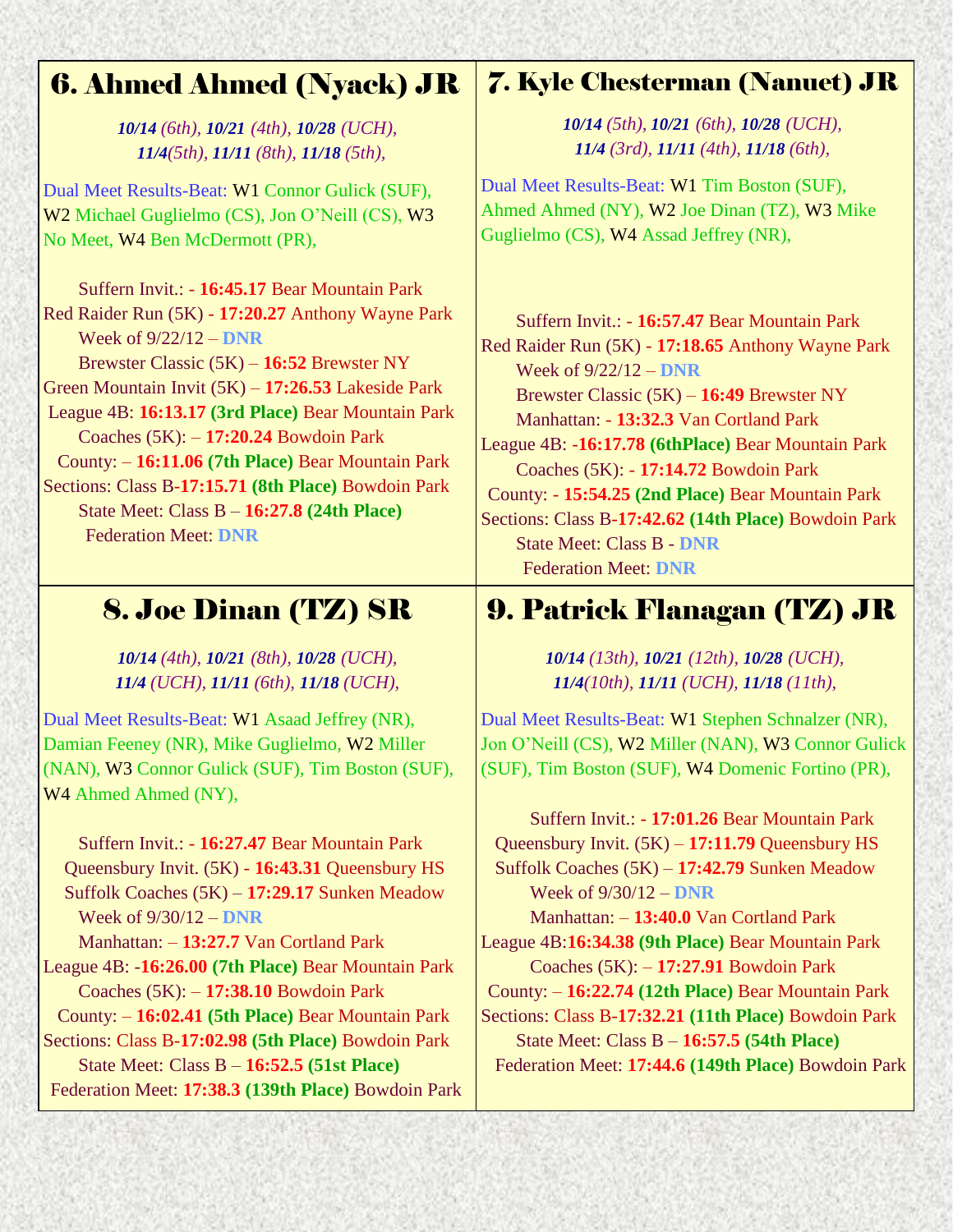## 10. Brandon Ilie (PR) JR

*10/14 (17th), 10/21 (7th), 10/28 (UCH), 11/4 (UCH), 11/11 (UCH), 11/18 (9th),*

Dual Meet Results-Beat: W1 Lee Allen (CN), W2 No Meet, W3 Nick Morelli (CS), W4 Liam Burke (TZ),

Suffern Invit.: - **17:29.64** Bear Mountain Park Warwick Big Purple – **17:31.2** Warwick HS Week of 9/22/12 – **DNR** Week of 9/30/12 – **DNR** Manhattan: – **13:53.3** Van Cortland Park League 4B: **16:15.76 (5th Place)** Bear Mountain Park Coaches (5K): – **17:54.73** Bowdoin Park County: – **16:34.98 (14th Place)** Bear Mountain Park Sections: Class B-**17:17.38 (9th Place)** Bowdoin Park State Meet: Class B – **DNR** Federation Meet: **18:10.6 (191st Place)** Bowdoin Park NXN Regional's: **17:38.5 (110th Place)** Bowdoin Park

## 12. Tim Boston (Suffern) JR

*10/14 (7th), 10/21 (14th), 10/28 (UCH), 11/4 (16th), 11/11 (UCH), 11/18 (14th),*

Dual Meet Results-Beat: W1 Ahmed Ahmed (NY), W<sub>2</sub> No Meet, W<sub>3</sub> Ryan Tsang (TZ), W<sub>4</sub> No Results

> Suffern Invit.: - **16:56.23** Bear Mountain Park Warwick Big Purple – **17:22.5** Warwick HS Paul Short (5K) – **16:48** Lehigh University Week of 9/30/12 – **DNR**

Manhattan: – **13:50.1** Van Cortland Park, League 4A: **16:35.37 (4th Place)** Bear Mountain Park Coaches (5K): – **DNR** Bowdoin Park County: – **16:18.82 (11th Place)** Bear Mountain Park Sections: Class A-**17:35.97 (18th Place)** Bowdoin Park

State Meet: Class A - **DNR** Federation Meet: **DNR**

## 11. Assad Jeffrey (NR) JR

*10/14 (UCH), 10/21 (14th), 10/28 (UCH), 11/4 (14th), 11/11 (UCH), 11/18 (10th),*

Dual Meet Results-Beat: W1 Mike Guglielmo (CS), Patrick Flanagan (TZ), W2 No Meet, W3 No Meet, W4 William Barry (CN),

Randolph Invit N.J. (5K) – **17:27.70** Freedom Park Red Raider Run (5K) - **17:17.09** Anthony Wayne Park Week of 9/22/12 – **DNR** Walt Disney World (5K) – **17:19.46** Orlando Florida Manhattan: – **13:41.6** Van Cortland Park League 4A: **16:35.03 (3rd Place)** Bear Mountain Park Coaches (5K): – **17:37.37** Bowdoin Park County: – **16:25.01 (13th Place)** Bear Mountain Park Sections: Class A-**17:20.47 (11th Place)** Bowdoin Park State Meet: Class A - **DNR** Federation Meet: **DNR**

## 13. Mike Guglielmo (CS) SR

#### *10/14 (8th), 10/21 (9th), 10/28 (UCH), 11/4(11th), 11/11 (UCH), 11/18 (UCH),*

Dual Meet Results-Beat: W1 Vincent Vazarez (NR), Damian Feeney (NR), W2 David Gates (CS), W3 Brandon Ilie (PR), W4 No Results

Suffern Invit: - **16:45.37** Bear Mountain Park Red Raider Run (5K) - **17:21.71** Anthony Wayne Park Six Flags Wild Safari (5K) – **16:37.43** Six Flags NJ Brewster Classic (5K) – **17:38** Brewster NY Bobcat Run (5K) – **17:17.0** Byram Hills HS League 4A: **16:24.65 (1st Place)** Bear Mountain Park Coaches (5K): - **18:23.14** Bowdoin Park County: - **16:39.74 (15th Place)** Bear Mountain Park Sections: Class A-**17:42.50 (20th Place)** Bowdoin Park State Meet: Class A – **DNR** Federation Meet: **DNR**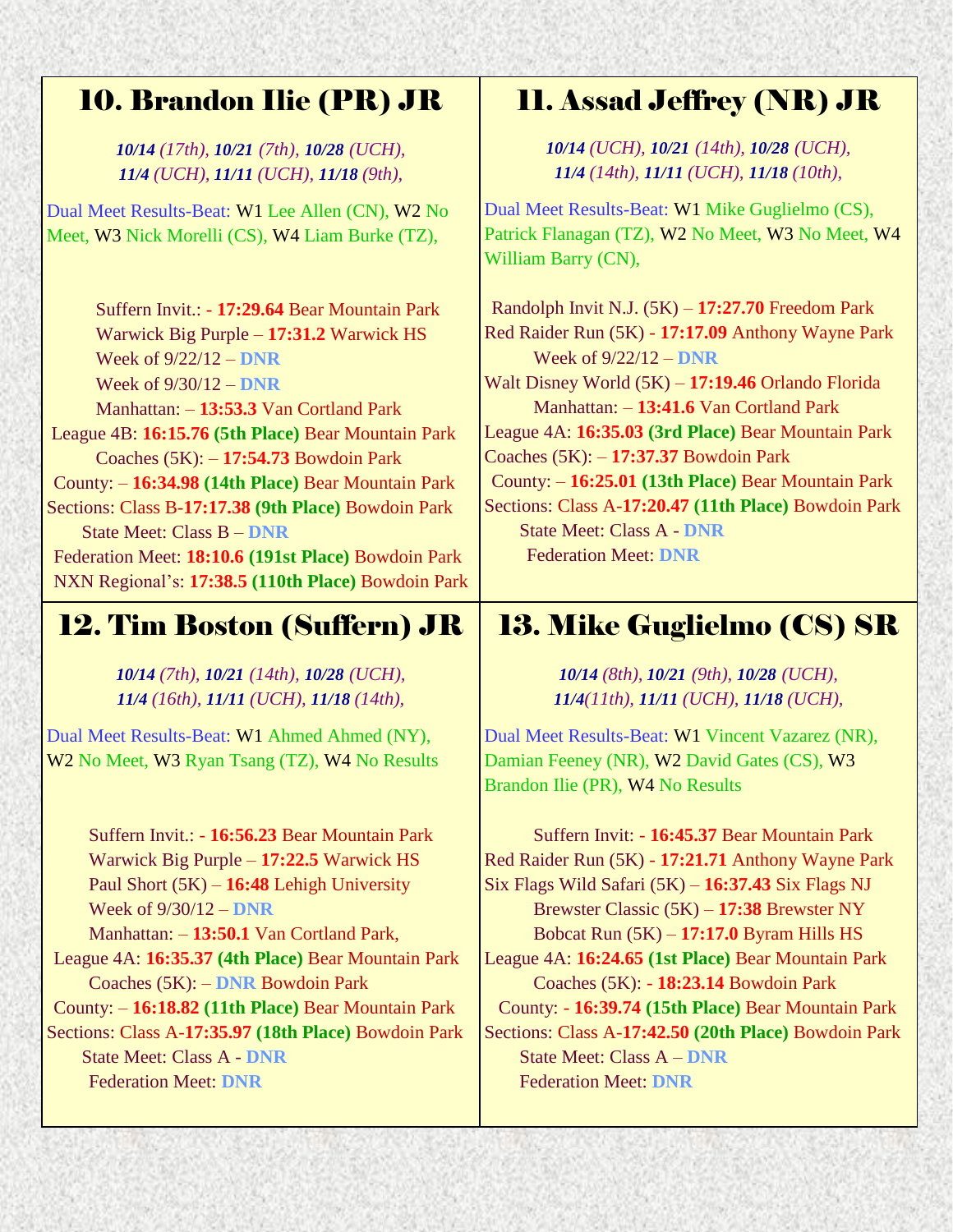## 14. Liam Purdy (NR) SR

*10/14 (NR), 10/21 (NEW), 10/28 (UCH), 11/4 (25th), 11/11 (UCH), 11/18 (12th),*

Dual Meet Results-Beat: W1 DNR W2 No Meet, W3 No Meet, W4 Flannery (NAN)

Randolph Invit N.J. (5K): - **DNR** Freedom Park Suffern Invit: - **DNR** Bear Mountain Park Red Raider Run (5K) – **DNR** Anthony Wayne Park Week of 9/22/12 – **DNR** Walt Disney World (5K) – **DNR** Orlando Florida Manhattan: - **DNR** Van Cortland Park League 4A:**16:41.14 (5th Place)** Bear Mountain Park Coaches (5K): - **17:35.33** Bowdoin Park County: - **16:41.14 (16thPlace)** Bear Mountain Park Sections: Class A-**17:21.23 (12th Place)** Bowdoin Park State Meet: Class A - **DNR** Federation Meet: **DNR**

## 16. Damian Feeney (NR) SR

*10/14 (4th), 10/21 (16th), 10/28 (UCH), 11/4 (UCH), 11/11 (UCH), 11/18 (15th),*

Dual Meet Results-Beat: W1 Patrick Flanagan (TZ), W2 No Meet, W3 No Meet, W4 William Barry (CN)

 Randolph Invit. N.J. (5K) - **16:48.3** Freedom Park Red Raider Run (5K) - **17:03.65** Anthony Wayne Park Week of 9/22/12 – **DNR** Walt Disney World (5K) – 17:10.18 Orlando Florida Manhattan: - **13:48.0** Van Cortland Park League 4A: -**16:53.05 (7th Place)** Bear Mountain Park Coaches (5K): - **17:28.03** Bowdoin Park County: - **16:16.20 (10th Place)** Bear Mountain Park Sections: Class A-**17:36.63 (19th Place)** Bowdoin Park State Meet: Class A – **DNR** Federation Meet: **DNR**

## 15. Vinny Vazquez (NR) JR

*10/14 (16th), 10/21 (10th), 10/28 (UCH), 11/4(12th), 11/11 (UCH), 11/18 (16th),*

Dual Meet Results-Beat: W1 Patrick Flanagan (TZ), W<sub>2</sub> No Meet, W<sub>3</sub> No Meet, W<sub>4</sub> William Barry (CN),

Randolph Invit N.J. (5K): - **17:44.00** Freedom Park Red Raider Run (5K) - **17:34.33** Anthony Wayne Park Week of 9/22/12 – **DNR** Walt Disney World (5K) – **17:29.74** Orlando Florida Manhattan: – **13:39.1** Van Cortland Park, League 4A:**16:32.24 (2nd Place)** Bear Mountain Park Coaches (5K): – **17:40.57** Bowdoin Park County: – **16:42.31 (17th Place)** Bear Mountain Park Sections: Class A-**17:46.13 (23rd Place)** Bowdoin Park State Meet: Class A - **DNR** Federation Meet: **DNR**

## 17. David Gates (Nyack) JR

*10/14 (9th), 10/21 (15th), 10/28 (UCH), 11/4 (13th), 11/11 (UCH), 11/18 (UCH),*

Dual Meet Results-Beat: W1 Kyle Chesterman (NAN), Tim Boston (SUFF), W2 Jon O'Neill (CS), W3 No Meet, W4 Pat Flanagan (TZ),

Suffern Invit.: - **17:51.11** Bear Mountain Park Red Raider Run (5K) - **17:11.64** Anthony Wayne Park Week of 9/22/12 – **DNR** Brewster Classic (5K) – **16:56** Brewster NY Green Mountain Invit (5K) – **17:23.00** Lakeside Park League 4B: **16:37.98 (11th Place)** Bear Mountain Park Coaches (5K): – **18:55.50** Bowdoin Park County: – **16:15.16 (9th Place)** Bear Mountain Park Sections: Class B-**18:28.71 (29th Place)** Bowdoin Park State Meet: Class B – **DNR** Federation Meet: **DNR**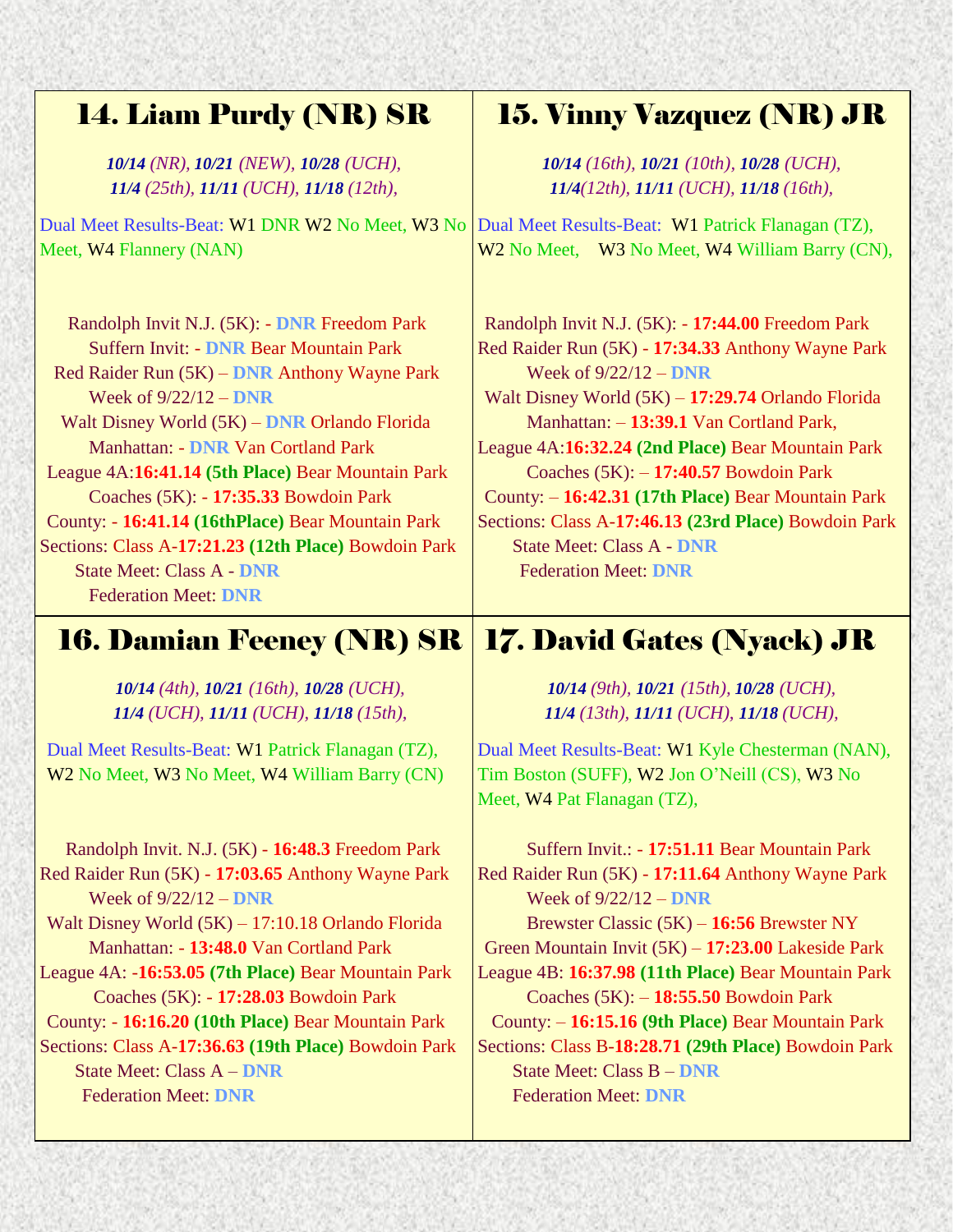## 18. Max Hattam (CN) JR

*10/14 (21st), 10/21 (NEW), 10/28 (UCH), 11/4 (UCH), 11/11 (UCH), 11/18 (UCH),*

Dual Meet Results-Beat: W1 DNR, W2 Adam Klein (CS), Justin Ortega (NY), W3 Allen Bowen (SUF), Reuben Mulholland (TZ), W4 Vega (NR),

Suffern Invit.: - **DNR** Bear Mountain Park Red Raider Run (5K) – **18:13.84** Anthony Wayne Park Fred Gressier – **18:29.55** White Plains HS Brewster Classic (5K) – **DNR** Brewster NY Bobcat Run (5K) – **18:03.6** Byram Hills HS League: – **16:59.51 (8th Place)** Bear Mountain Park Coaches (5K): – **18:00.12** Bowdoin Park County: – **16:47.04 (18th Place)** Bear Mountain Park Sections: Class A-**17:58.16 (31st Place)** Bowdoin Park State Meet: Class A - **DNR** Federation Meet: **DNR**

## 20. Steve Long (TZ) SR

*10/14 (NR), 10/21 (NR), 10/28 (NR), 11/4 (NR), 11/11 (NR), 11/18 (UCH),*

Dual Meet Results-Beat: W1 Randell D'Amelio (NR), Nicky (CS), W2 Miller (Nan), W3 Max Hatton (CN), Allen Bowen (SUFF), W4

Suffern Invit.: - **17:39.96** Bear Mountain Park Queensbury Invit. (5K) – **17:55.40** Queensbury HS Suffolk Coaches (5K) – **18:15.91** Sunken Meadow Week of 9/30/12 – **DNR** Manhattan: – **14:36.2** Van Cortland Park, League 4B: – **17:34.90** Bear Mountain Park, Coaches (5K): – **18:38.38** Bowdoin Park, County: – **17:15.58** Bear Mountain Park, Sections: Class B-**18:10.63 (21st Place)** Bowdoin Park State Meet: Class B – **18:08.5 (104th Place)**

Federation Meet: **18:22.5 (217th Place)** Bowdoin Park

#### 19. Stephen Schnalzer (NR) JR

*10/14* (*NEW), 10/21 (22nd), 10/28 (UCH), 11/4 (22nd), 11/11 (23rd), 11/18 (UCH),*

Dual Meet Results-Beat: W1 Jon O'Neill (CS), W2 No Meet, W3 No Meet, W4 Hug (CN), Alex Vignali (CN)

Randolph Invit N.J. (5K) – **18:11.55** Freedom Park Red Raider Run (5K) – **17:55.19** Anthony Wayne Park Week of 9/22/12 – **DNR** Walt Disney World (5K) – **18:00.38** Orlando Florida Manhattan: - **14:04.8** Van Cortland Park League 4A:**17:23.06 (15th Place)** Bear Mountain Park Coaches (5K): - **18:17.59** Bowdoin Park County: - **17:06.88 (25th Place)** Bear Mountain Park Sections: Class A-**18:02.04 (37th Place)** Bowdoin Park State Meet: Class A - **DNR** Federation Meet: **DNR**

### 21. Connor Gulick (Suffern) SR

*10/14 (24th), 10/21 (17th), 10/28 (UCH), 11/4 (24th), 11/11 (UCH), 11/18 (22nd),*

Dual Meet Results-Beat: W1 Ahmed Ahmed (NY), W2 No Meet, W3 Ryan Tsang (TZ), W4 No Results

Suffern Invit: - **16:52.01** Bear Mountain Park Warwick Big Purple – **17:27.0** Warwick HS Paul Short (5K) – **18:42** Lehigh University Week of 9/30/12 – **DNR** Manhattan: - **14:00.5** Van Cortland Park, League 4A: **16:41.14 (6th Place)** Bear Mountain Park Coaches (5K): - **DNR** Bowdoin Park County: - **17:47.81 (44th Place)** Bear Mountain Park Sections: Class A-**18:00.65 (34th Place)** Bowdoin Park State Meet: Class A - **DNR** Federation Meet: **DNR**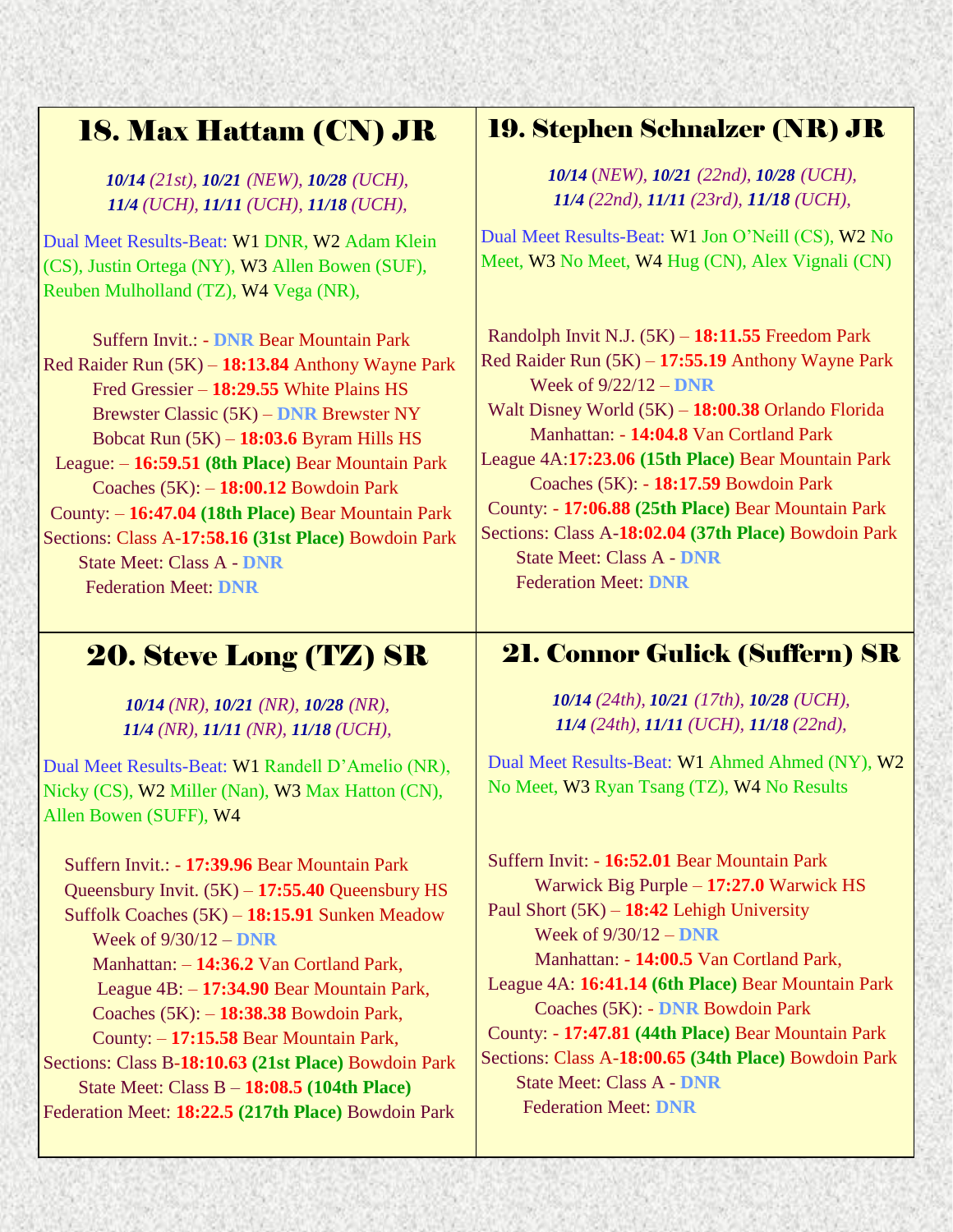## 22. Ryan Tsang (TZ) SO

 *10/14(NR), 10/21 (22nd), 10/28 (24th), 11/4 (NR), 11/11 (NR), 11/18 (21st),*

Dual Meet Results-Beat: W1 Adam Klein (CS), James Feeney (NR), W2 Miller (NAN), W3 Steve Cho (SUF), Max Hatton (CN), W4 No Results

Suffern Invit.: - **17:34.33** Bear Mountain Park Queensbury Invit. (5K) – **17:40.60** Queensbury HS Suffolk Coaches (5K) – **18:33.18** Sunken Meadow Week of 9/30/12 – **DNR**

Manhattan: – **14:16.6** Van Cortland Park, League 4B: **17:35.73 (17th Place)** Bear Mountain Park

Coaches (5K): – **18:28.16** Bowdoin Park County: – **17:23.44 (35th Place)** Bear Mountain Park

Sections: Class B-**18:12.57 (22nd Place)** Bowdoin Park State Meet: Class B – **18:04.3 (101st Place)** Federation Meet: **18:52.0 (237th Place)** Bowdoin Park

## 24. Jayson Bretton (NR) JR

*10/14 (15th), 10/21 (19th), 10/28 (UCH), 11/4 (17th), 11/11 (19th), 11/18 (UCH),* 

Dual Meet Results-Beat: W1 Jon O'Neill (CS), W2 No Meet, W3 No Meet, W4 Hug (CN),

Randolph Invit N.J. (5K) – **17:53.40** Freedom Park Red Raider Run (5K) - **17:33.63** Anthony Wayne Park Week of 9/22/12 – **DNR** Week of 9/30/12 – **DNR**  Manhattan: – **14:02.4** Van Cortland Park, League 4A: **17:10.50 (10th Place)** Bear Mountain Park Coaches (5K): – **17:53.47** Bowdoin Park County: – **16:48.93 (19th Place)** Bear Mountain Park Sections: Class A – **DNR** Bowdoin Park

State Meet: Class A - **DNR** Federation Meet: **DNR**

## 23. Flannan Hehir (TZ) JR

*10/14 (20th), 10/21 (23rd), 10/28 (UCH), 11/4 (23rd), 11/11 (24th), 11/18 (UCH),*

Dual Meet Results-Beat: W1 James Feeney (NR), W2 Miller (NAN), W3 Max Hatton (CN), Allen Bowen (SUF), Matt Raquet (CN), W4 Domenic Fortino (PR),

Suffern Invit.: - **17:24.85** Bear Mountain Park Queensbury Invit. (5K) – **17:44.36** Queensbury HS Suffolk Coaches (5K) – **18:28.24** Sunken Meadow Week of 9/30/12 – **DNR** Manhattan: – **14:35.5** Van Cortland Park League 4B: **17:31.23 (15th Place)** Bear Mountain Park Coaches (5K): – **18:49.11** Bowdoin Park County: – **17:06.68 (24th Place)** Bear Mountain Park Sections: Class B – **19:13.99** Bowdoin Park State Meet: Class B – **18:40.0 (113th Place)** Federation Meet: **19:08.6 (242nd Place)** Bowdoin Park

## 25. Steven Cho (Suffern) JR

*10/14 (25th), 10/21 (21st), 10/28 (UCH), 11/4(NR), 11/11 (UCH), 11/18 (UCH),*

Dual Meet Results-Beat: W1 Ahmed Ahmed (NY), W2 No Meet, W3 Flannan Hehir (TZ), W4 No Results

Suffern Invit: - **17:05.58** Bear Mountain Park Warwick Big Purple – **17:50.1** Warwick HS Paul Short (5K) – **DNR** Lehigh University Week of 9/30/12 – **DNR**

Manhattan: – **14:25.4** Van Cortland Park League 4A: **17:21.77 (14th Place)** Bear Mountain Park Coaches (5K): – **DNR** Bowdoin Park

County: – **17:04.80 (22nd Place)** Bear Mountain Park Sections: Class A-**18:12.86 (44th Place)** Bowdoin Park State Meet: Class A – **DNR** Federation Meet: **DNR**